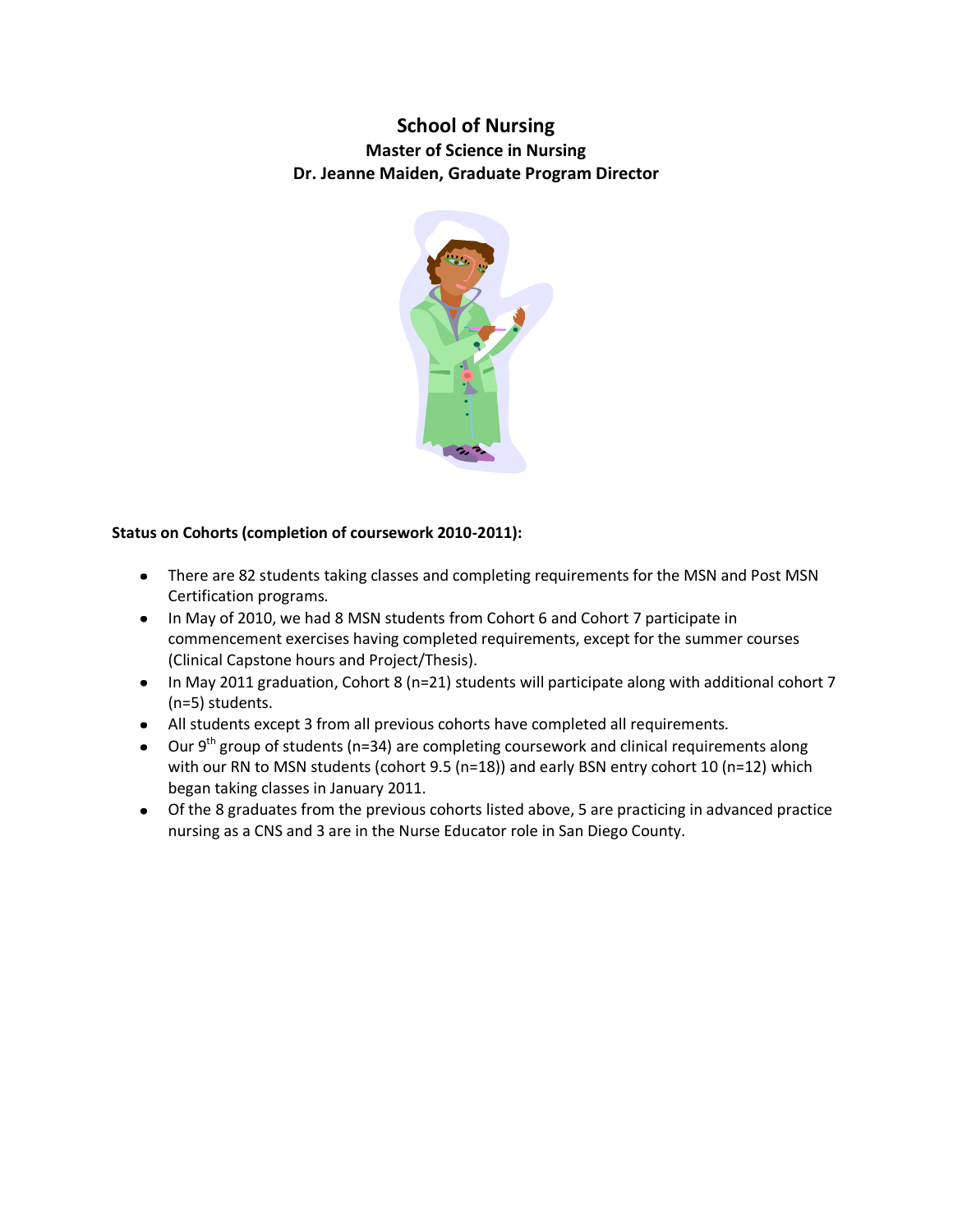| <b>Enrollment &amp; Demographics for Cohorts</b><br>MSN, Annual Year End Report, 2010-2011 |                                                     |                                                            |                                                 |                                                                                |                                                                                    |                                      |
|--------------------------------------------------------------------------------------------|-----------------------------------------------------|------------------------------------------------------------|-------------------------------------------------|--------------------------------------------------------------------------------|------------------------------------------------------------------------------------|--------------------------------------|
|                                                                                            | Cohort #5<br>9 students<br>enrolled in Fall<br>2006 | Cohort #6<br>3 students<br>enrolled in<br><b>Fall 2008</b> | Cohort #7<br>13 students<br>enrolled in<br>2009 | Cohort #8<br>21 students<br>enrolled in<br><b>Fall 2009 and</b><br>Spring 2010 | Cohort #9<br>34 students<br>enrolled in Fall<br><b>2009 and</b><br><b>Jan 2010</b> | Cohort #10<br>30 enrolled in<br>2011 |
| <b>Mean GPA</b>                                                                            | 3.9                                                 | 4.0                                                        | 3.7                                             | 3.9                                                                            | 3.9                                                                                | In progress                          |
| Age                                                                                        | $35 - 48$                                           | $25 - 31$                                                  | 29-54                                           | $28 - 53$                                                                      | $23 - 55$                                                                          | $26 - 56$                            |
| Gender                                                                                     | 8 Females, 1<br>male                                | 3 females                                                  | 12 Females,<br>1 Male                           | 19 Female, 2<br><b>Male</b>                                                    | 30 Female, 4 Male                                                                  | 28 Female, 2<br><b>Male</b>          |
| <b>Academic</b><br>Preparation                                                             | <b>BSN &amp; Masters</b>                            | <b>BSN</b>                                                 | <b>BSN</b>                                      | ADN,<br>Diploma, BSN<br>and Master's<br>level prep.                            | Academic prep.,<br>ADN, Diploma, BSN<br>and Master's level<br>prep.                | ADN, Diploma,<br><b>BSN</b>          |
| <b>PLNU Alumni</b>                                                                         | $\overline{2}$                                      | $\mathbf{1}$                                               | $\overline{4}$                                  | $\overline{2}$                                                                 | $\overline{2}$                                                                     | $\mathbf{1}$                         |
| <b>Tuition</b><br><b>Remission</b>                                                         | $\overline{0}$                                      | $\mathbf 0$                                                | $\mathbf{0}$                                    | $\mathbf{0}$                                                                   | $\mathbf{0}$                                                                       | $\mathbf{0}$                         |
| <b>Active Duty</b><br><b>Nurse</b>                                                         | $\mathbf{1}$                                        | $\mathbf{0}$                                               | $\mathbf{1}$                                    | $\mathbf{0}$                                                                   | $\pmb{0}$                                                                          | $\overline{3}$                       |
| <b>Naval Reserve</b>                                                                       | $\overline{0}$                                      | $\overline{0}$                                             | $\mathbf{0}$                                    | $\mathbf{0}$                                                                   | $\mathbf{0}$                                                                       | $\mathbf{0}$                         |
| <b>Army Reserve</b>                                                                        | $\overline{0}$                                      | $\overline{0}$                                             | $\mathbf{1}$                                    | $\mathbf{0}$                                                                   | $\mathbf{0}$                                                                       | $\mathbf{0}$                         |
| Caucasian/White                                                                            | $\overline{7}$                                      | $\mathbf{1}$                                               | 8                                               | 16                                                                             | 20                                                                                 | 21                                   |
| Asian/Pacific<br><b>Islander</b>                                                           | $\mathbf{1}$                                        | $\mathbf{1}$                                               | $\overline{3}$                                  | $\overline{3}$                                                                 | $\overline{9}$                                                                     | $\overline{5}$                       |
| <b>Hispanic</b>                                                                            | $\overline{0}$                                      | $\Omega$                                                   | $\overline{0}$                                  | $\mathbf{1}$                                                                   | 5                                                                                  | $\overline{2}$                       |
| African<br>American                                                                        | $\mathbf{1}$                                        | $\mathbf{1}$                                               | $\overline{2}$                                  | $\mathbf{1}$                                                                   | $\pmb{0}$                                                                          | $\overline{2}$                       |

**Notes:** 

**Cohort 5:** 1 Post MSN Certification student; 5 students have completed their degree requirements; 3 have defended thesis and completed clinical hours; and Post MSN Certification student completed program

**Cohort 6:** 1 has complete all degree requirements; 1 has defended thesis and just completed clinical hours; and 1 is currently working on thesis

**Cohort 8:** 2 students have completed Masters Course work and are enrolled in our Post-MSN Certificate program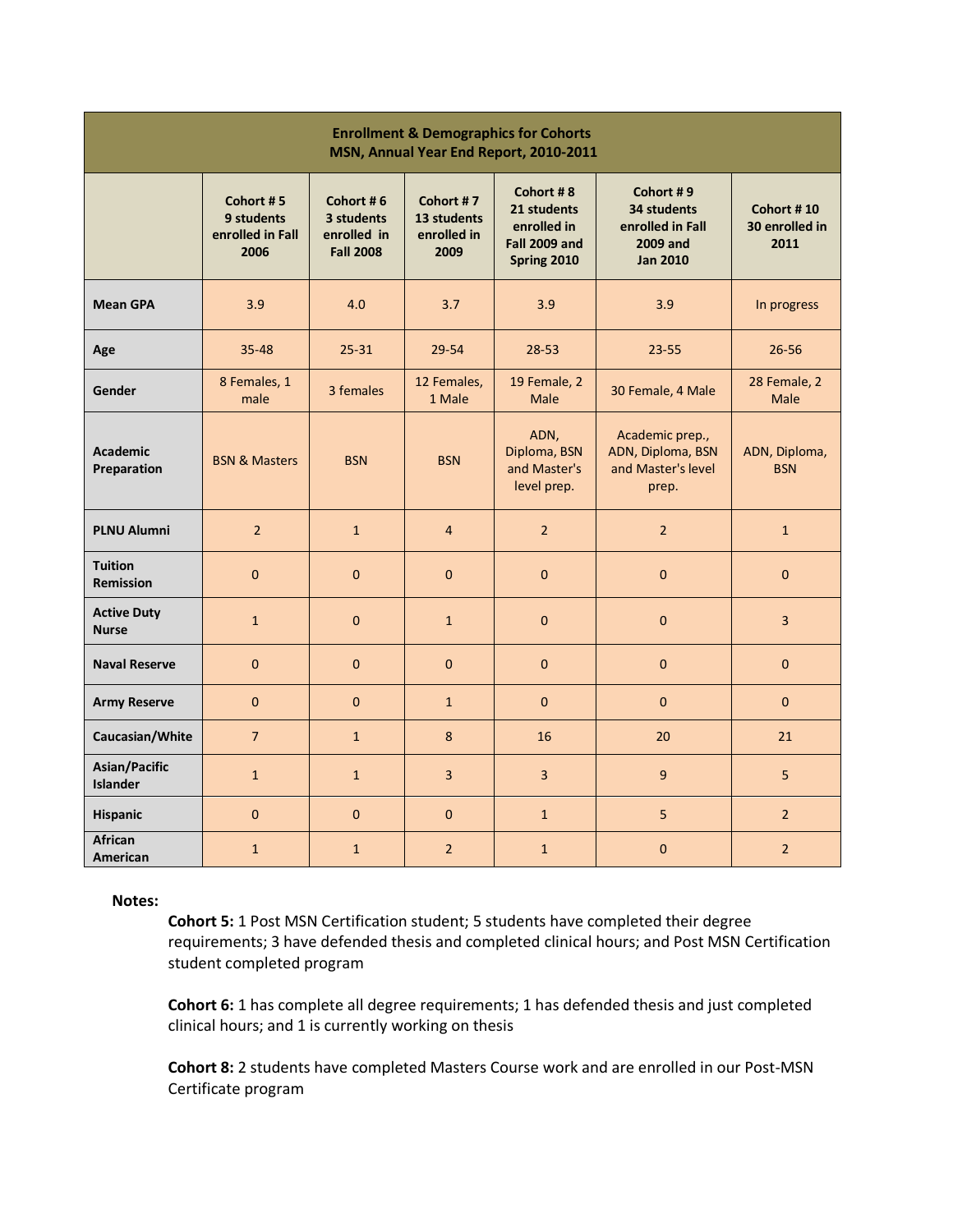**Cohort 9:** 2 students have completed Masters Course work and are enrolled in our Post-MSN certificate program

**Cohort 10:** 19 students have begun their coursework this spring, 1 student will begin this summer and thus far 5 students have been admitted for Fall 2011.

#### **Assessment Plan Components:**

- 1. Program's professional, educational and spiritual emphases continue to be centered on the five curricular outcomes:
	- Critical Thinking Therapeutic Nursing Interventions Communication Service **Spirituality**

However beginning this fall ( 2011) the new SON Vision, mission and outcomes will be implemented.

- 2. In May 2010 Pasadena College alum, Dr Patricia Benner was a keynote speaker at our Advanced Practice Nurses Celebration. Dr Benner is a well known nursing theorist and author who has completed many landmark studies that have shaped the future of nursing. Dr Benner spoke on the educational needs of new nurses in conjunction with the Robert Wood Johnson grant she obtained. Our annual Advanced Practice Celebration will be held this year on April 1<sup>st</sup> 2011. It is an opportunity for students to display their Evidence Based posters representing a significant clinical issue of interest. We had good attendance last year and are planning to hold the event at Mission Valley this year from 0800-1330. We will invite the campus and community again to this event. Nominations are made and awards are given for excellence in advanced practice nursing.
- 3. Project/Thesis- Each graduating student completes an independent project or thesis in their requirements for program completion. Some examples of the student's work are: Aligning Clinical Practice with Evidence: Improving Notification of MD's after Hypoglycemia, Comprehensive Suicide Risk Assessment in the Primary Care Setting, & Critical Thinking: "ELITE" Precepting a Professional Practice Project Model for Preceptors.
- 4. On February  $2^{nd}$  2011 we had our annual Advisory Board Breakfast for members of our community advisory committee. This committee works to advise and assist the School of Nursing in staying current with the needs of students and health care agencies where our students are and will be employed after they complete our program. Discussion this year included mechanisms for collaboration with our community partners.
- 5. Faculty evaluation and assessment of teaching continue to be conducted at the end of each course. The internal evaluation tool may be administered to assess the faculty and course by curricular outcomes. Additionally, we utilize the standardized formal evaluation tools IDEA or SIR.
- 6. Exit Interviews continue to be conducted on each student at completion of coursework. This continues to be a data source to aid in adapting programs to meet the changing needs of students in an ever-changing healthcare environment.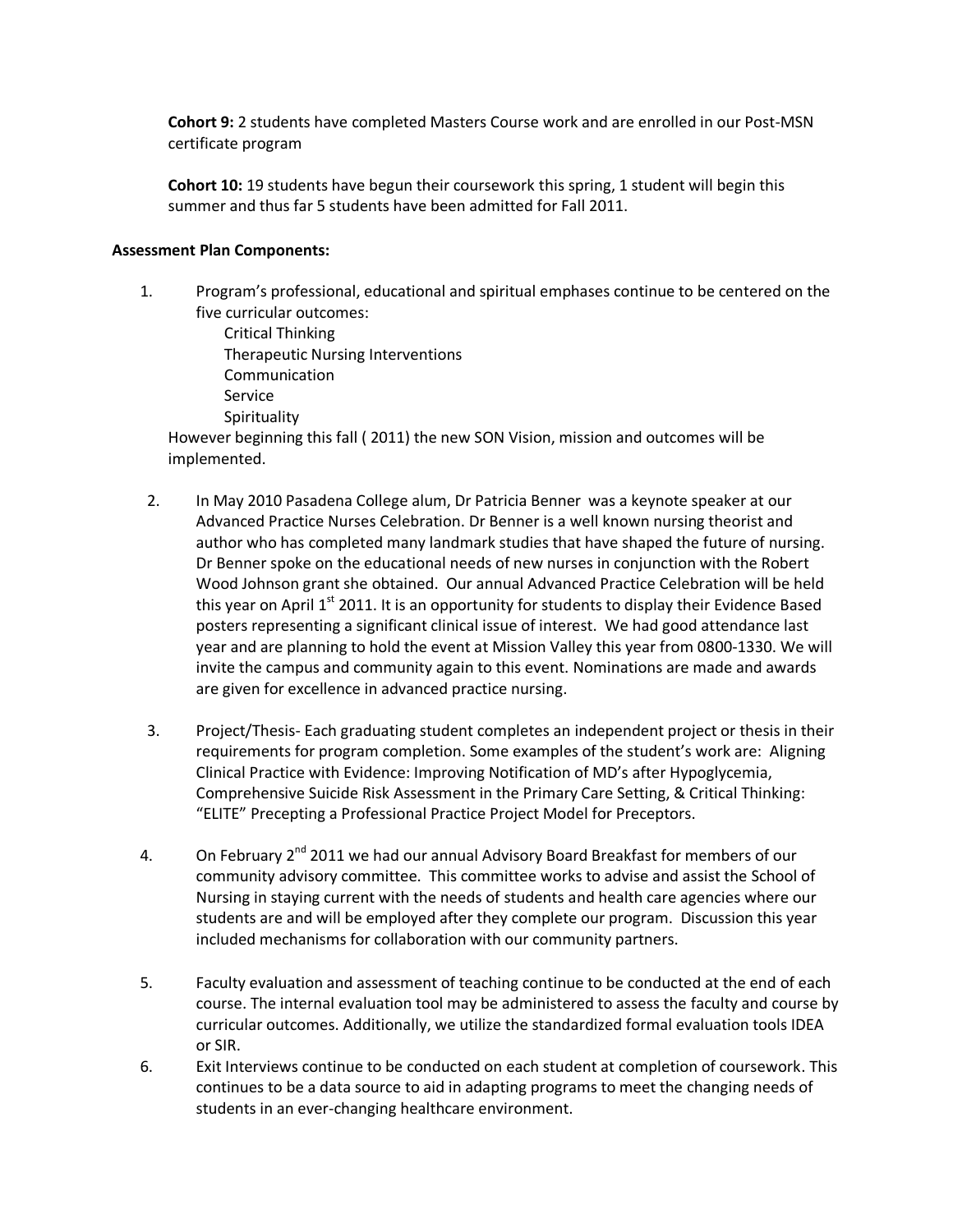7. This year we have just completed submission of our Health Related Services Administration (HRSA) grant to be able to continue scholarships awards for our students.

## **Recruitment:**

Various methods of recruitment are ongoing with the assistance of our Graduate Nursing Program Assistant, Sara Morgan, the Marketing department, Graduate Studies Committee, ITS and the office of Graduate Admissions. The following methods to date have been used this year:

- AllNursingSchools.com- site via email with inquiries averaging 15 from eligible individuals out of approximately 100 each month
- Last year we had 2 School of Nursing Open Houses. We are planning 2 more Open Houses in the upcoming months March and May.
- Articles in the Nursing Alumni Association of Point Loma newsletter
- Article in the Zeta Mu newsletter
- Word of mouth and professional contacts
- The MSN website is currently being updated to enhance web activity in collaboration with  $\bullet$ Admissions
- Ideas continue to be implemented including new brochures promoting our entries into the  $\bullet$ MSN program.
- In 2010, the School of Nursing entered into a partnership with Scripps Health to educate Scripps nurses. This has been a successful recruitment effort with 30 of our present enrollment from a Scripps facility. Another 4 nurses are scheduled to start in over the summer and fall of 2011.
- We have begun to introduce our MSN students to Livetext assessment tools in assessing student learning. The official introduction occurs in fall 2011 GNSG 601 for all students.
- The SON continues to explore new and creative methods to expand and facilitate student  $\bullet$ learning needs given the challenges within the healthcare system.

## **Challenges with Recruitment:**

- With the addition of Lauren Kaplan as a dedicated admissions/recruiting resource we have been aided in planning and carrying out recruitment strategies aimed at marketing our unique programs to the surrounding Southern California communities, but this need continues. As stated last year, although in past years advertised in the July special edition the San Diego Union Tribune, Tribute to Nurses, we have not gained significant numbers of applicants from this outreach.
- The Informational Technology Systems department has been working with us to strategize appropriate and successful methods of advertising on our web pages.

## **Program Highlights:**

Our newest RN-MSN entry option approved by the University continues to be the greatest change in our School of Nursing and the local nursing community. Approximately 60-70% of nurses in Southern California are ADN and Diploma prepared, but have had limited ability for upward career mobility. Other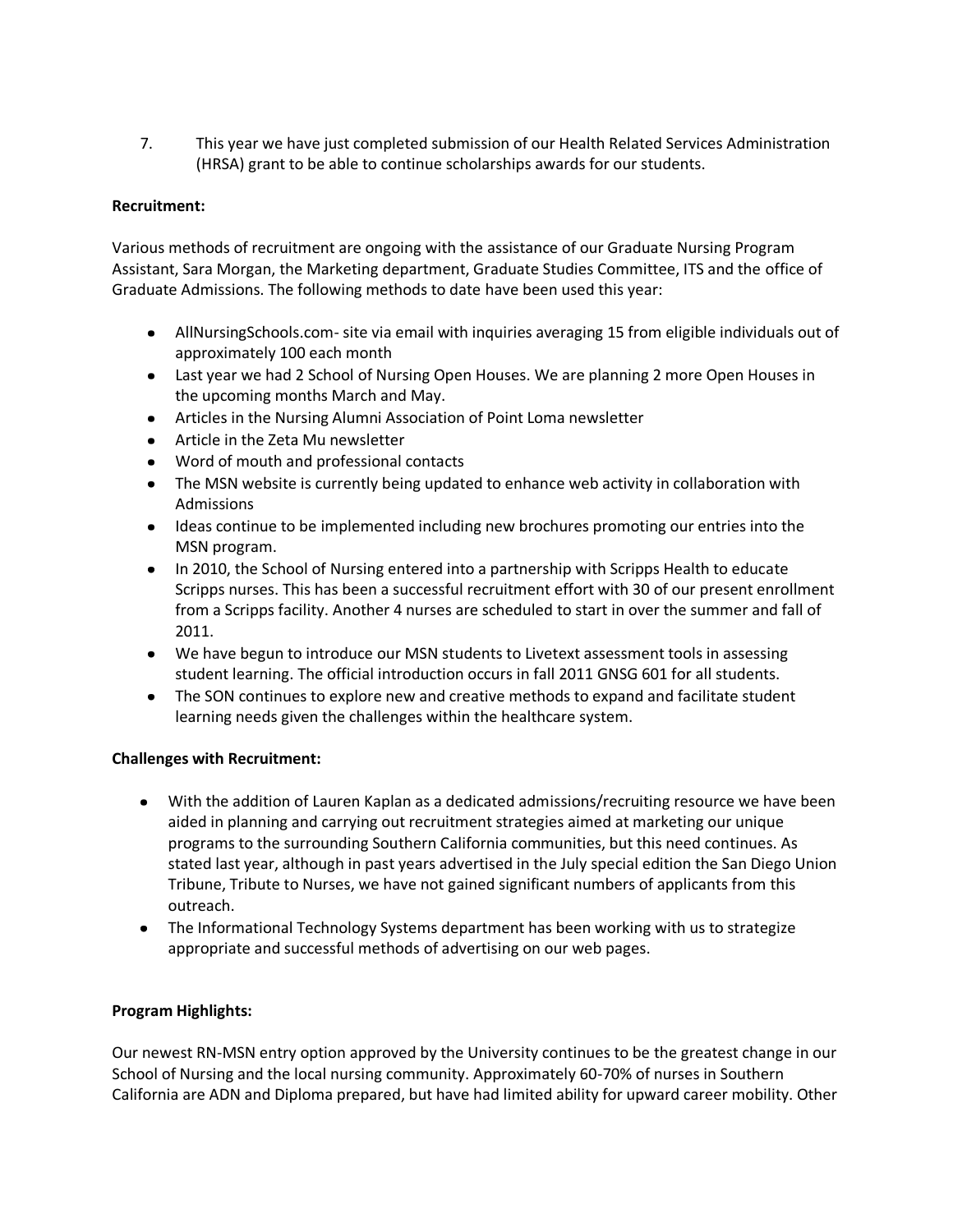significant issues surrounding the RN-MSN entry option increased opportunities for gender and ethnic diversity in nursing education. Opportunities for advancement in healthcare for many minority and diverse healthcare workers increase only with appropriate quality programs such as our approved MSN curriculum. One important goal in healthcare is the mirroring of healthcare workers with the increased representation of diverse racial and ethnic patient populations in San Diego county, the state and nationally.

Another significant highlight has been our proposal for planned revisions in our School of Nursing (SON) Mission and Vision statements and Student Learning Objectives (SLOs) as stated below. The SON revised Vision, Mission and Learning outcomes will be implemented the fall with the GNSG 601 and 602 courses:

#### *Vision Statement*

*The School of Nursing's faculty and staff embrace as a covenant commitment to create a dynamic environment in which one will engage in the sacred work of nursing. This sacred work involves symbolically removing one's shoes in service of others. Take off your sandals for the place you are standing is holy ground. Exodus 3:5 NIV*

#### *Mission Statement*

*The Point Loma Nazarene University School of Nursing exists to support the university mission statement and to provide an interdisciplinary learning program of excellence. Graduates of the SON are distinctly identified by grace, truth and holiness as they are sent to fulfill their calling as a professional nurse. So He got up from the meal, took off His outer clothing, and wrapped a towel around His waist. After that, He poured water into a basin and began to wash His disciple's feet, drying them with a towel that was wrapped around Him. John 13: 4-5 NIV*

## *Student Learning Objectives (SLOs)*

*The School of Nursing at PLNU exists to support the university Wesleyan mission and to provide an interdisciplinary learning program of excellence. Graduates of the SON are distinctly identified by grace, truth and holiness, serving others after the example of Christ, as they are sent to fulfill their calling as professional nurses.* 

*John 13: 4-5, 14-15*

*Inquiring Faithfully: Knowledge, skill and behavior of the evidence-based practice of nursing which integrates growth in reasoning, analysis, decision-making and the application of theory with the goal of advocating for others and/or self. This includes holistic nursing skills and the nursing process.*

*Communicating Faithfully: A dynamic interactive process that is intrapersonal and interpersonal with the goal of advocating for others and/or self. Effective, culturally appropriate communication conveys information, thoughts, actions and feelings through the use of verbal and nonverbal skills.*

*Leading Faithfully: The foundational relationship with Christ and others as we embrace a willingness to serve others in the midst of life circumstances (e.g., illness, injustice, poverty). Role-modeling the need for "Sabbath Rest" as a means of personal renewal, and true care of the self, so that service to others is optimally achieved. Characteristics of a servant leader include: humility, courage, forgiveness, discernment.*